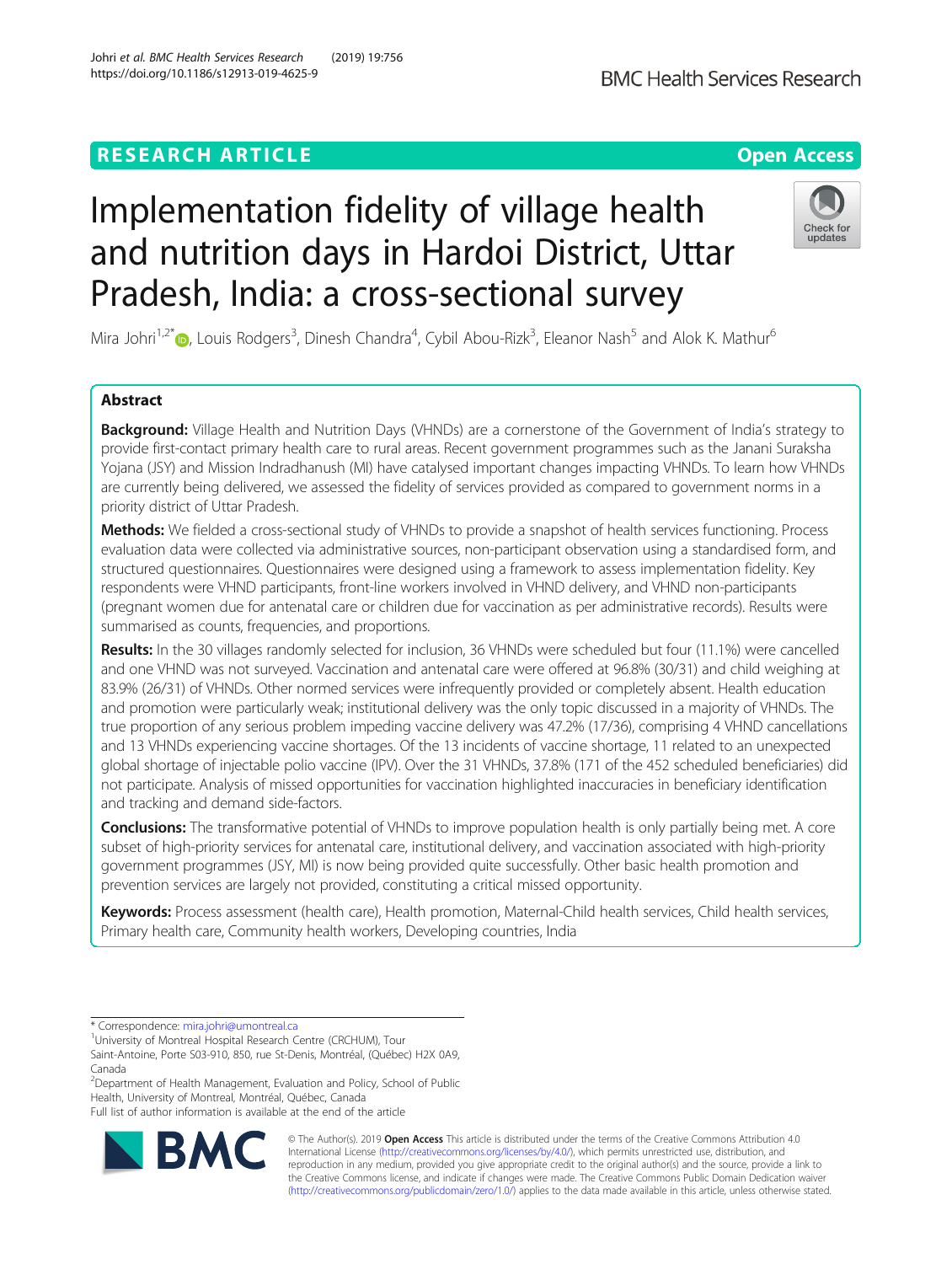# Background

Village Health and Nutrition Days (VHNDs) are a key component of the Government of India (GoI)'s strategy to provide first-contact primary health care to rural areas. Established by GoI in 2007, VHNDs are designed as a convenient service provision hub to make health services accessible to underserved rural communities. VHNDs are based on three important principles: (1) comprehensiveness and integrated service delivery: VHNDs bring together a large package of important health, nutrition, and sanitation services offered in a single location; (2) regularity and geographic proximity: the VHND is organized once per month in each village to facilitate regular service contact and ensure that rural residents do not have to incur costs related to time and travel to avail health services; (3) financial accessibility: all services offered at the VHND are provided free of charge [[1\]](#page-9-0).

VHNDs have an essential role to play in India's strategy to attain the 2030 Sustainable Development Goals (SDGs), particularly Goal 2 (Zero Hunger), Goal 3 (Good Health and Well-Being), Goal 6 (Clean Water and Sanitation), and Goal 10 (Reduced inequalities) [\[2\]](#page-9-0). Services provided under the VHND umbrella are selected on the basis of their importance for population health based on India's burden of disease and scientific evidence of impact. In addition to offering select basic health services, VHNDs are designed to help villagers learn about the protective and promotive aspects of health care and to foster appropriate health care seeking [\[1\]](#page-9-0). Core VHND services include those for reproductive, maternal, new-born and child health, tuberculosis and HIV treatment and control, and counselling for communicable disease prevention and health promotion [[1](#page-9-0)].

VHND service delivery varies considerably among states and districts [\[3\]](#page-9-0) and evolves constantly in response to changes in India's health policy landscape. Two recent programs are especially salient: the "Janani Suraksha Yojana" (JSY), a conditional cash transfer program launched in 2005 to reduce maternal and neonatal mortality by increasing births in health facilities [\[4](#page-9-0)], and Mission Indradhanush (MI), launched in 2014 to fully immunise 90% of India's infants against seven vaccine preventable diseases by 2020 [[5](#page-9-0)]. Both programs include financial incentives for front line health workers in an attempt to boost service performance, and prioritize low-performing areas to improve equity in coverage and outcomes. Uttar Pradesh (UP) figured as a high-focus state for JSY and MI [[5](#page-9-0), [6\]](#page-9-0).

In recent years, MI has catalysed a transformation of India's immunization service delivery landscape and been a driving force for rapid changes impacting VHNDs. MI operated between April 2015 and July 2017 in 528 of India's 640 (as per Census 2011 [\[7](#page-9-0)]) districts, including 44 districts in UP, but the estimated coverage increase of 6.7% was judged insufficient to achieve the programme objective of 90% full immunization coverage by 2020 [\[8](#page-9-0)]. From

October 2017 to January 2018, an intensified MI strategy (IMI) was delivered in 173 lagging districts (including 59 districts in UP) and 17 urban areas with an accelerated timeline to fully immunise 90% of Indian infants against seven vaccine preventable diseases by 2018 [[6](#page-9-0), [8](#page-9-0)]. Vaccination coverage has increased with unprecedented rapidity under IMI, with an overall increase of 18.5% in full immunization coverage IMI districts [\[8](#page-9-0)]. Immunisation is one of the core services offered by VHNDs and MI and IMI policies to enhance health worker training, supervision, and monitoring, generate community demand for immunisation services, improve vaccine supply and immunisation data systems, and strengthen beneficiary tracking and micro-planning all impact VHND functioning, with potential spill overs, both positive and negative, to delivery of non-immunisation services [\[5,](#page-9-0) [6](#page-9-0)]. Although several important studies have contributed to our understanding of VHND functioning  $[3, 9-14]$  $[3, 9-14]$  $[3, 9-14]$  $[3, 9-14]$  $[3, 9-14]$ , we are aware of no published study focusing on Uttar Pradesh, nor on VHND delivery in the context of MI and IMI.

Process evaluation aims to study the realities of program implementation to advance understanding of how and why public health interventions work [\[15](#page-9-0)]. "Implementation fidelity" refers to the degree to which an intervention is delivered as initially planned [[16](#page-9-0)]. Fidelity assessment is an aspect of process evaluation that aims to understand and measure to what extent an intervention is being implemented as intended, and to shed light on what specific reasons have caused the success or failure of the intervention [[16](#page-9-0)]. We fielded a study to assess the fidelity of services provided through VHNDs as compared to government norms in a high-priority district of Uttar Pradesh undergoing rapid health system transformation.

#### Methods

## Design and setting

We conducted a cross-sectional study of VHNDs to provide a snapshot of health services functioning. Process evaluation data were collected from administrative sources, non-participant observations, and structured questionnaires using the following study procedures: The VHND schedule was accessed through administrative records. A team comprising 2 to 6 field staff was dispatched according to the scheduled location and time. A study form was used to record village characteristics, note whether the VHND had been held, and record reasons for VHND cancellation, if applicable. If the VHND took place, the field team undertook two days of data collection. On the first day, the entire VHND session was directly observed using a standardised record form. Individual structured interviews using questionnaires were conducted with front-line workers involved in VHND delivery and VHND participants. Administrative records of anticipated beneficiaries (due lists) were used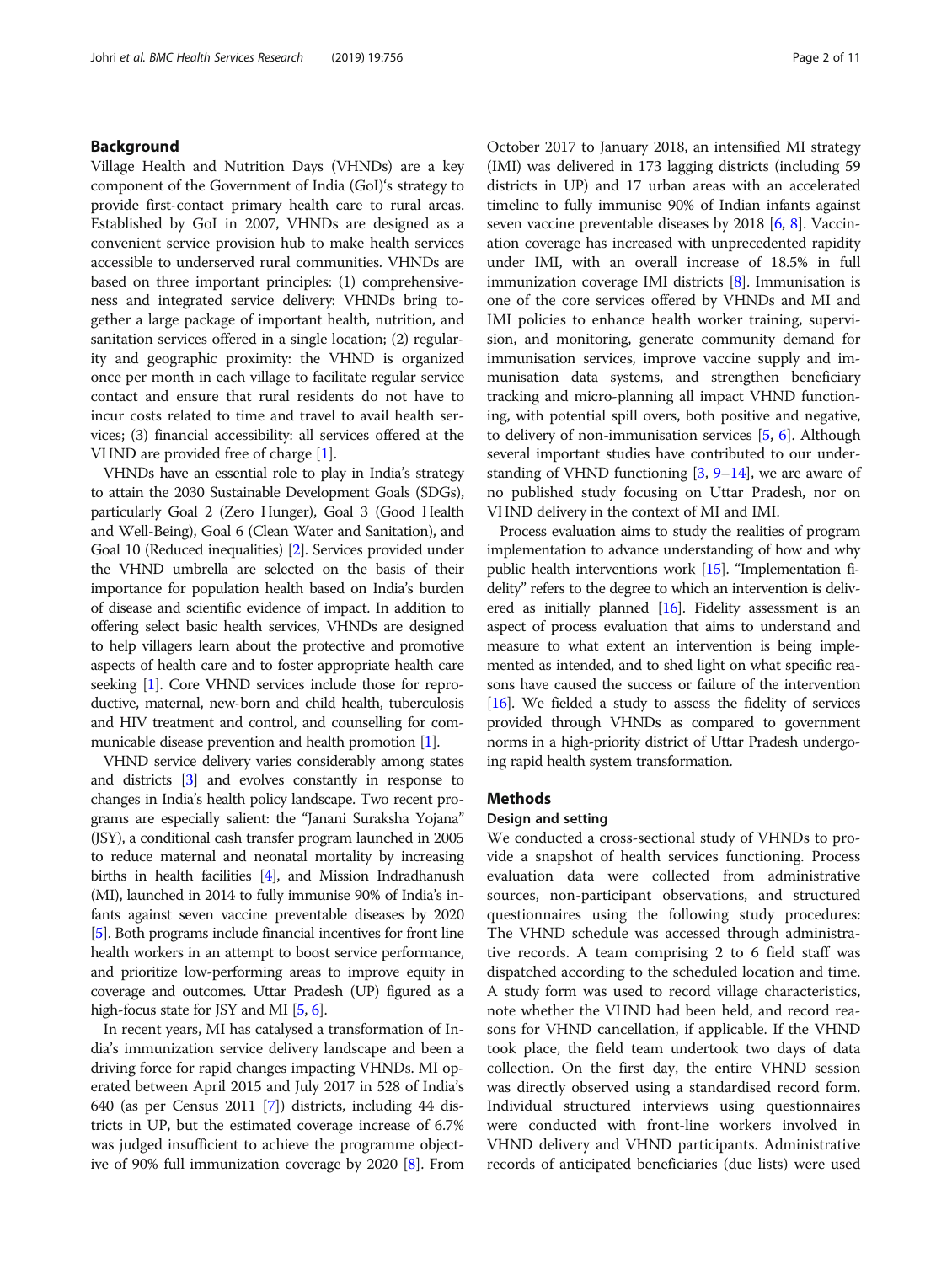to identify VHND non-participants. On the second day, survey teams traced all non-participants and administered questionnaires at their homes. Evaluators were independent of the intervention developers and implementors. Permission to conduct the study was obtained from Government of India officials prior to study initiation and all findings were shared after study completion.

The study was conducted from 2016 to 12-03 to 2017- 03-04 in a rural district (Hardoi, population 4 million [[17](#page-9-0)]) of the state of Uttar Pradesh (UP). In UP in 2015– 16, female literacy was 61.0% (56.2% in rural areas) [[18](#page-9-0)]; an estimated 46% of children 0–59 months of age were stunted, 40% were underweight, and 18% were wasted [ $18$ ]; and 51.1% of children 12–23 months were fully immunized [\[18\]](#page-9-0). Hardoi is a poor performing area within Uttar Pradesh; Hardoi's estimated under-5 mortality rate is 118 per 1000 (UP 90; India 57.3) [[19](#page-9-0), [20](#page-9-0)]. Hardoi district was a priority area for the JSY, MI and IMI initiatives. Our study was conducted towards the end of the MI initiative (the study was initiated after Phase 3 and completed 1 month before the start of Phase 4) and prior to introduction of the IMI strategy. Hardoi district is divided into 19 administrative blocks, of which a single block of approximately 200,000 inhabitants was selected for this survey. The block was selected in collaboration with district officials based on criteria related to logistics and relatively weak health indicators. The block name is not disclosed to protect respondent anonymity.

# Participants

The target populations for the assessment were: (1) VHND participants: Any adult attending to receive services for himself or herself, or for a child. (2) Front-line workers involved in VHND delivery (Assistant Nurse Midwives (ANM), Accredited Social Health Activists (ASHAs), and Anganwadi Workers (AWW)) and supervisors present at the VHND. (3) VHND non-participants: Defined as those listed on registers of pregnant women due for antenatal care services or children due for immunization, who did not attend the VHND session. Although many others are eligible for other VHND services (e.g. children due for weighing, adult men and women requiring family planning services, tuberculosis, or tobacco control), there is no beneficiary list for services other than antenatal care and immunization. It was therefore not possible to follow up this larger group of non-participants.

#### Sample size and selection

We estimated the required sample size for a one group descriptive study by the method of calculating a confidence interval for a proportion. We wanted to ascertain the proportion of VHNDs in the sample experiencing problems that impeded vaccine delivery. We assumed that the true proportion of villages experiencing such problems was 10%, and that there was one VHND per village (a conservative assumption based on village population size). Based on these inputs and using a binomial ("exact") calculation, we would require 30 villages to be able to detect a 95% confidence interval of 2.1 to 26.5% [[21](#page-9-0), [22](#page-9-0)].

Rural villages with less than 5000 inhabitants located in the selected block were eligible for inclusion. The sampling frame was informed by the 2011 Census of India [\[23](#page-9-0)]. We eliminated 7 villages with a population greater than 5000, 15 villages with 0 population, 4 urban villages, and 8 villages in which any field team member was well known on a personal basis. This left a sampling frame of 109 villages, from which 30 villages were selected at random using Microsoft Excel.

In each of the 30 villages, we aimed to interview at least 10 VHND participants, all front-line workers involved in VHND delivery, and all VHND non-participants. We conducted exit interviews with VHND participants at the VHND site. Front-line workers were interviewed at the VHND site. VHND non-participants were interviewed at their homes.

## Variables and data sources

The design of study instruments was informed by the implementation fidelity evaluation framework proposed by Carroll and colleagues [\[16](#page-9-0)] and extended by Hasson [[24\]](#page-9-0). We adapted this framework to assess the fidelity of VHND delivery with reference to Indian government norms [\[1](#page-9-0)]. Study instruments considered four categories of factors: (1) adherence, defined as the time, place, and frequency of VHND delivery; (2) intervention reach, defined as "the proportion of the intended targeted audience that participates in an intervention"  $[15]$  $[15]$ ; (3) intervention "dose" delivered, defined as "the number or amount of intended units of the intervention or intervention component delivered" [\[15](#page-9-0)]; and (4) intervention "dose" received, defined as "how the target population received the intervention" [\[15](#page-9-0)]. All data sources were quantitative. Time, place, and frequency of VHNDs were documented by direct (non-participant) observation using a structured record form. For intervention reach, we considered target audiences of pregnant women and children due for immunization, and used administrative records to compare the number of attendees recorded versus due to attend. Because administrative records in these settings may be incomplete, we also attempted to verify the true denominator of children due for vaccination by conducting a systematic search to identify households with children in the age range for receipt of primary vaccination (0–23 months) not recorded in the due list. We did not inquire about pregnant women who might have been missed, as inquiries about pregnancy status may be considered indiscreet. For dose delivered,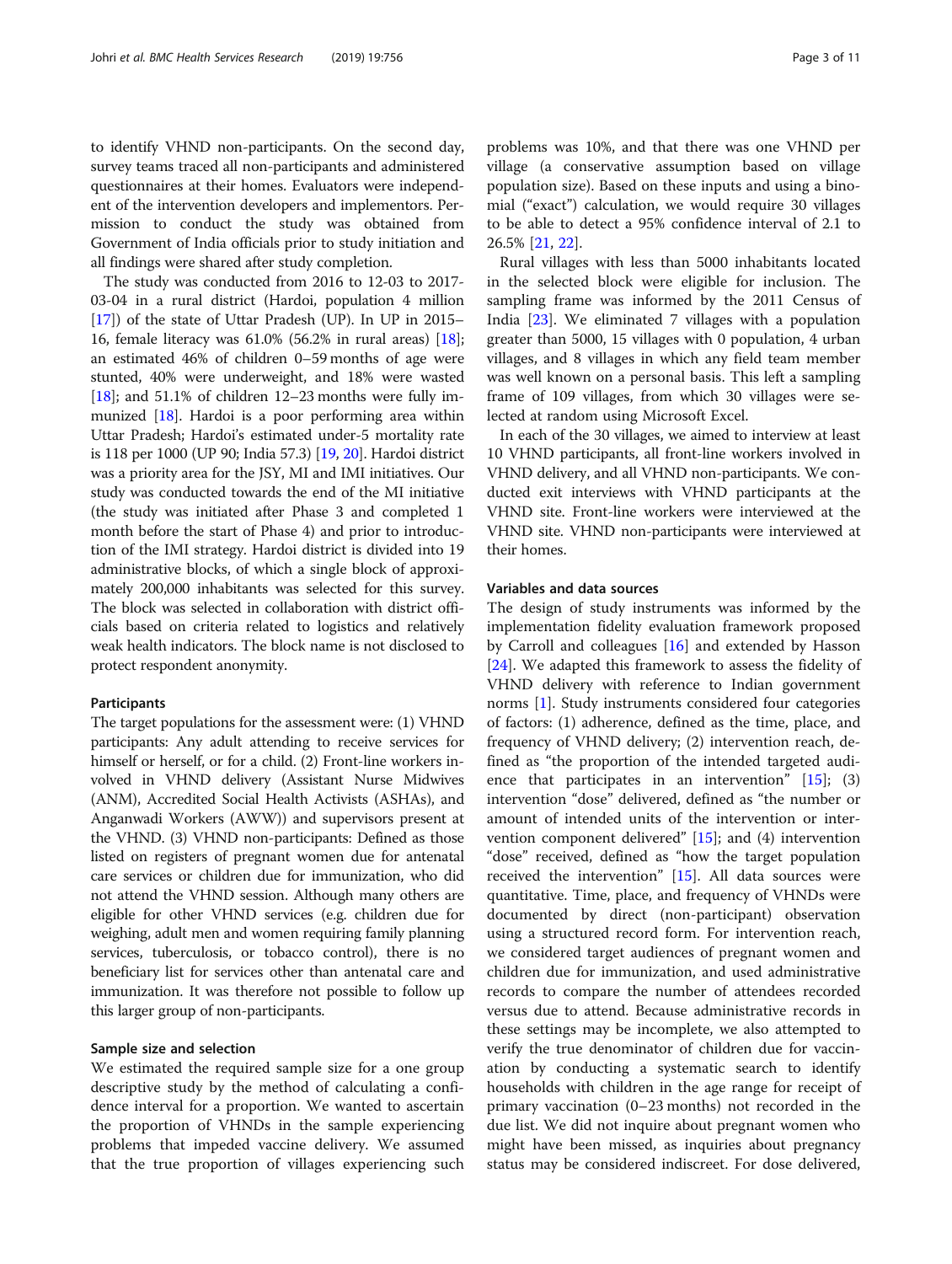we considered three sub-categories: presence of frontline workers and supervisors, availability of materials or equipment (comparing materials and equipment observed versus prescribed by the government), and services dispensed (documenting the variety, quality and adequacy of normed versus delivered preventive and curative health services, and health promotion and health education activities). For dose received, we considered the number of people who attended the VHND, their knowledge, satisfaction with services, and likelihood of returning, and reasons for non-participation among those who did not attend. We sought to identify potential moderating factors related to intervention complexity and context through policy documents [[16](#page-9-0), [24\]](#page-9-0). Information on further moderating factors such as participant responsiveness (perceived relevance and usefulness of VHNDs by front-line workers), recruitment (strategies used to approach and attract VHND participants), and strategies to facilitate high-quality delivery of the interventions (training, monitoring and quality control procedures for delivering VHNDs) was gathered through questionnaires administered to front-line workers [\[16](#page-9-0)]. The questionnaires used in this study were developed specifically for this study. Questionnaires were drafted in English and refined and finalised in Hindi. Study instruments were reviewed internally by an expert group, and field tested and revised prior to the VHND survey.

#### Data management and statistical methods

Completed forms were stored in a secure locked location accessible only to designated staff. Data were entered by trained personnel into a data management software designed to protect against unauthorized access, use, modification, loss or theft [\[25](#page-9-0)]. To ensure confidentiality, data were anonymized.

We used descriptive statistics (counts, frequencies, proportions) to summarise data. Missing data were not imputed. Analyses were conducted in SPSS Statistics 24.

# **Results**

#### Adherence and reach

In the 30 villages randomly selected for inclusion, 36 VHNDs were scheduled but four (11.1%) were cancelled. Our sample includes data from 31 VHNDs taking place in 27 villages. [Fig. [1](#page-4-0)].

The Village Health & Sanitation Committee was functioning in 66.7% (18/27) of villages surveyed, as reported by the ANM who is a committee member. Of the 31 VHNDs observed, 74.2% (23/31) were held in either an Anganwadi Center or a Sub-Center, and 96.8% (30/31) were held once a month. The due list of beneficiaries was not available in 12.9% (4/31) of the VHNDs, while in 6.5% (2/31) of the VHNDs the due list was judged to be incomplete as additional children not on the administrative due list were identified by the field staff. Vaccine shortages (vaccine unavailable, expired, or insufficient) were recorded in 41.9% (13/31) of VHNDs. Notably, 11 of the 13 VHNDs experiencing vaccine shortages encountered difficulties related to injectable polio vaccine (IPV). [Table [1\]](#page-5-0) The true proportion of any serious problem impeding vaccine delivery was 47.2% (17/36), comprising 4 VHND cancellations and 13 vaccine shortages. Over the 31 VHNDs, 37.8% (171 of the 452 scheduled beneficiaries as per available due lists) did not participate. The number of non-participants ranged from 0 to 13 per village. Table [2](#page-5-0) presents respondent characteristics.

# Intervention "dose" delivered

# Presence of front-line workers and supervisors

Of the 31 VHNDs observed, an average of 2.6 (range 1 to 5) front-line workers were present per VHND. The proportions of front-line workers present by category were: ANM 100% (31/31), ASHA 83.9% (26/31), Anganwadi Worker (AWWs) 74.2% (23/31). An Integrated Child Development Services (ICDS) supervisor was present at one VHND (3.2%; 1/31); no other type of supervisor was in attendance.

#### Availability of materials/ equipment

Among the 31 VHNDs observed, some items were always or mostly present, such as mother and child protection cards (100%; 31/31), stethoscopes (96.8%; 30/31), inch tapes (96.8%; 30/31), or weighing scales (90.3; 28/ 31). Other items were observed less frequently, such as zinc tablets (67.7%; 21/31), contraceptive pills (58.1%; 18/31), condoms (48.4%; 15/31), and ORS packets (45.2%; 14/31). Some required items were seldom found, such as soap (29%; 9/31), hand gloves (25.8%; 8/31), examination Tables (22.6%; 7/31), and referral cards (6.5%; 2/31).

#### Services and activities delivered

Vaccination and antenatal care were the services most frequently offered at the 31 VHNDs surveyed, followed by Vitamin A distribution and weighing. [Table [3](#page-5-0)] Other services were infrequently provided or completely absent. The most often discussed health education topic was institutional delivery, followed by registration for the JSY scheme. Many topics recommended in the Government of India VHND guidelines were not discussed with any participant in this sample.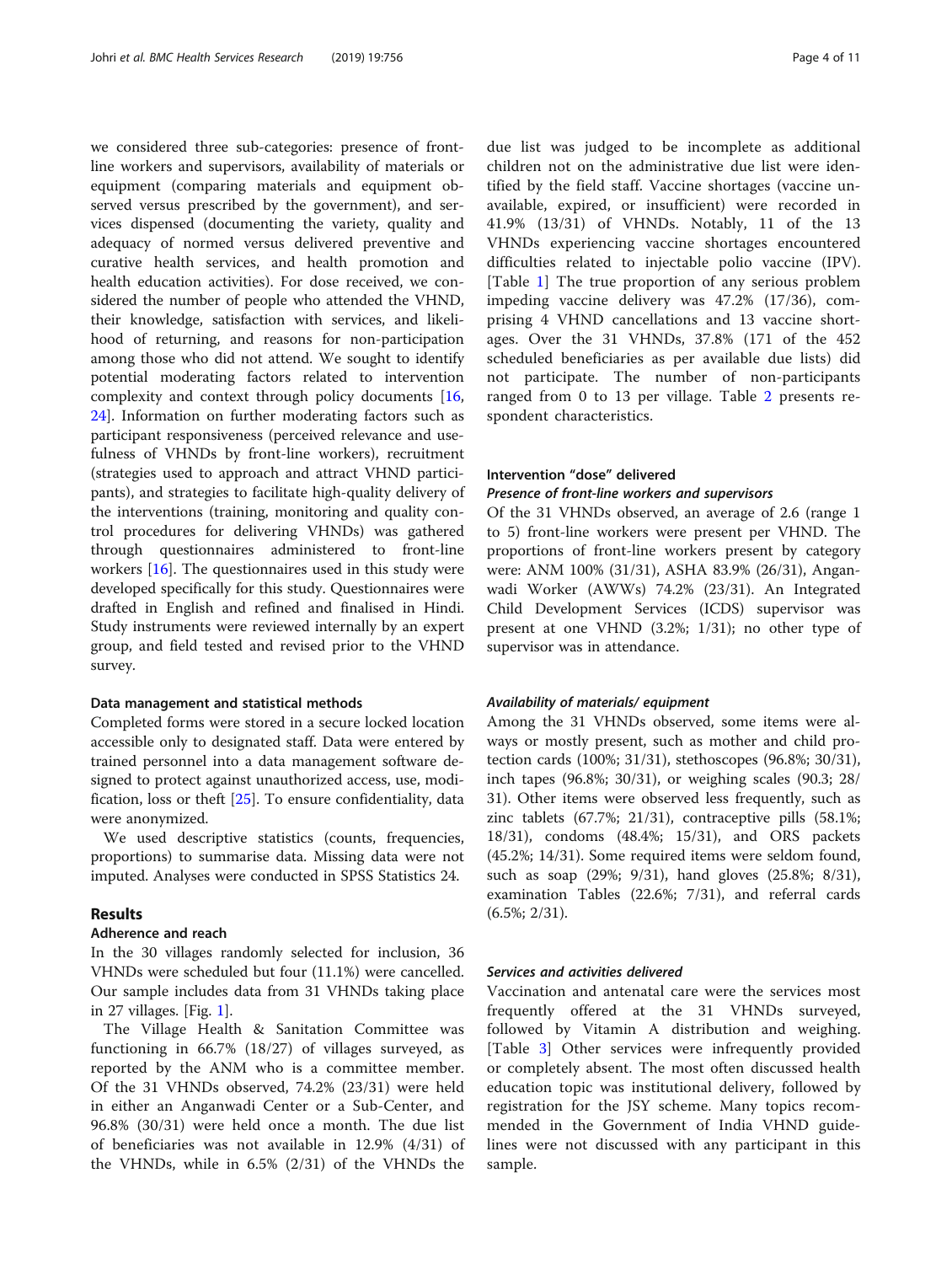<span id="page-4-0"></span>

# Intervention "dose" received VHND participants

VHND participants appeared satisfied with services received: 98.6% (277/281) planned to attend the next VHND and 94% (264/281) had a good or very good satisfaction level regarding the work of the ANM. Despite this, a majority of community respondents (56.6%; 159/ 281) declared that they did not know the role or purpose of VHNDs.

#### VHND non-participants

Of the 171 non-participant households, 13 dwellings were found locked and no information was gathered concerning reasons for non-participation. For the remaining 158 households, 68 households (43.0%) were absent for an extended period of time according to neighbours. The remaining 90 households directly provided reasons for not participating in the VHND. Table [4](#page-6-0) summarises reasons for non-participation.

# Additional factors

# Frontline worker responses

Virtually all frontline workers reported that VHNDs were important (96.6%; 56/58), that they had received the proper training to deliver VHNDs (96.6%; 56/58), and that they had sufficient time and motivation to deliver VHNDs (96.6%; 56/58)). All (100%; 22/22) ASHA workers felt that financial incentives improved their performance. Of those who received training, 98.2% (55/56) stated that the training had been useful. The reported average duration of training was 9 ½ hours and 86.2% (50/58) wished to receive additional training. Vaccination (43.1%; 25/57), disease prevention (21.1%; 12/57),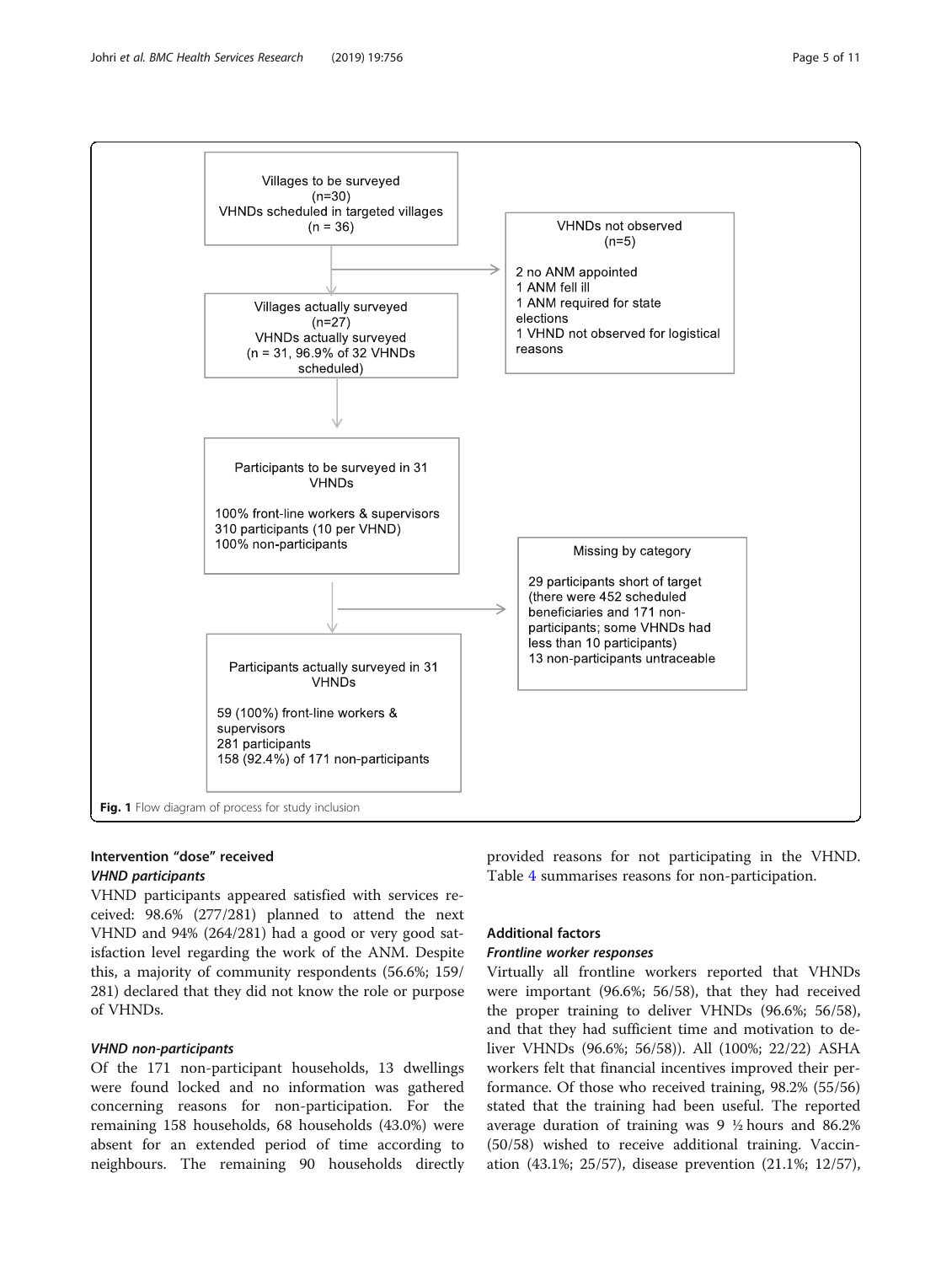#### <span id="page-5-0"></span>Table 1 Problems in vaccine supply

|                | . .           |          |            |
|----------------|---------------|----------|------------|
| Village ID     | Not available | Shortage | Expired    |
| 1              | <b>IPV</b>    |          |            |
| 2              | <b>IPV</b>    |          |            |
| 3              | <b>IPV</b>    | PENTA    |            |
| $\overline{7}$ | <b>IPV</b>    |          |            |
| 12             | <b>IPV</b>    |          |            |
| 15             |               |          | <b>IPV</b> |
| 18             | <b>IPV</b>    |          |            |
| 19             | <b>IPV</b>    |          |            |
| 20             | $OPV + IPV$   |          |            |
| 26             | <b>IPV</b>    |          |            |
| 29             |               | PENTA    |            |
| 30             | <b>IPV</b>    |          |            |
|                |               |          |            |

IPV – injectable polio vaccine

PENTA – pentavalent vaccine

OPV – oral polio vaccine

and general VHND preparation (14.0%; 8/57) were the most popular training topics mentioned.

# Vaccine safety

Some elements potentially important for vaccination safety were not in place. None of the VHND beneficiaries ((0%; 0/31) were advised to wait in case of an adverse reaction following vaccination. None (0%; 0/31) of the VHNDs had an epinephrine kit in case of anaphylaxis.

#### Table 2 Survey respondents<sup>1</sup>

|                                  | Personnel involved in<br>VHND service delivery<br>$(N = 59)^2$ | <b>VHND</b><br>Participants<br>$(N = 281)$ | VHND Non-<br>Participants*<br>$(N = 171)$ |
|----------------------------------|----------------------------------------------------------------|--------------------------------------------|-------------------------------------------|
| Sex                              |                                                                |                                            |                                           |
| Female                           | 59 (100.0)                                                     | 234 (83.6)                                 | 81 (46.8)                                 |
| Religion                         |                                                                |                                            |                                           |
| Hindu                            |                                                                | 266 (95.0)                                 | 162 (94.8)                                |
| Muslim                           |                                                                | 14(5.0)                                    | 9(5.3)                                    |
| Category                         |                                                                |                                            |                                           |
| Assistant Nurse<br>Midwife (ANM) | 17                                                             |                                            |                                           |
| Anganwadi Worker<br>(AWW)        | 19                                                             |                                            |                                           |
| <b>ASHA</b>                      | 22                                                             |                                            |                                           |
| <b>ICDS Supervisor</b>           | 1                                                              |                                            |                                           |

<sup>1</sup> All information given as n (%)

<sup>2</sup>Information on religion was not collected from service delivery personnel <sup>3</sup>Information on the sex and religion of non-participants was taken from administrative records and verified in person where possible; 13/ 171 (7.6%) were untraceable

|                                                                          | $(N = 31)$     |          |
|--------------------------------------------------------------------------|----------------|----------|
| Activity or Service                                                      |                |          |
| Vaccination (children)                                                   | 30             | 96.8     |
| Antenatal care check-ups (pregnant women)                                | 30             | 96.8     |
| Vitamin A supplements (children)                                         | 27             | 87.1     |
| Weighing (children)                                                      | 26             | 83.9     |
| Antenatal care registration                                              | 24             | 77.4     |
| Tuberculosis treatment                                                   | 5              | 16.1     |
| Malnutrition management                                                  | $\overline{4}$ | 12.9     |
| Identification of anaemia                                                | 4              | 12.9     |
| Distribution of oral rehydration salts                                   | 3              | 9.7      |
| Identification of disabilities                                           | $\Omega$       | $\Omega$ |
| Provision of condoms and oral<br>contraceptive pills; external referrals | $\Omega$       | 0        |
| Identification of tuberculosis                                           | 0              | $\Omega$ |
| Health promotion topics discussed                                        |                |          |
| Institutional delivery                                                   | 26             | 83.9     |
| Registration for the Janani Suraksha Yojana                              | 19             | 61.3     |
| Danger signs during pregnancy                                            | 14             | 45.2     |
| Exclusive breastfeeding                                                  | 14             | 45.2     |
| Post-natal care                                                          | 10             | 32.3     |
| Nutrition                                                                | 7              | 22.6     |
| Care during diarrhoea and home management                                | $\overline{4}$ | 12.9     |
| Age at marriage                                                          | 1              | 3.2      |
| Dangers of sex selection                                                 | 1              | 3.2      |
| Weaning and complementary feeding                                        | $\Omega$       | $\Omega$ |
| Care during acute respiratory infections                                 | $\Omega$       | $\Omega$ |
| Prevention of malaria, tuberculosis, and<br>other communicable diseases  | $\Omega$       | 0        |
| Prevention of HIV/AIDS                                                   | $\Omega$       | $\Omega$ |
| Prevention of reproductive and sexually<br>transmitted infections        | 0              | 0        |
| Importance of safe drinking water                                        | $\Omega$       | $\Omega$ |
| Personal hygiene                                                         | 0              | 0        |
| Household sanitation                                                     | $\Omega$       | $\Omega$ |
| Education of children                                                    | 0              | 0        |
| Disease outbreak                                                         | 0              | $\Omega$ |
| Disaster management                                                      | $\Omega$       | 0        |

 $1$  These are activities or services specified in the government of India

VHND guidelines<sup>6</sup>

<sup>2</sup> These are topics discussed with at least one participant at a given VHND

#### **Discussion**

VHNDs are critical initiatives to improve service delivery and population health in rural India. Designed to offer a comprehensive package of preventive, promotive and curative health services, VHNDs form a key element of the Government of India's commitment to the

# VHNDs % VHNDs

# Table 3 Overview of services provided

Activity or service<sup>1</sup>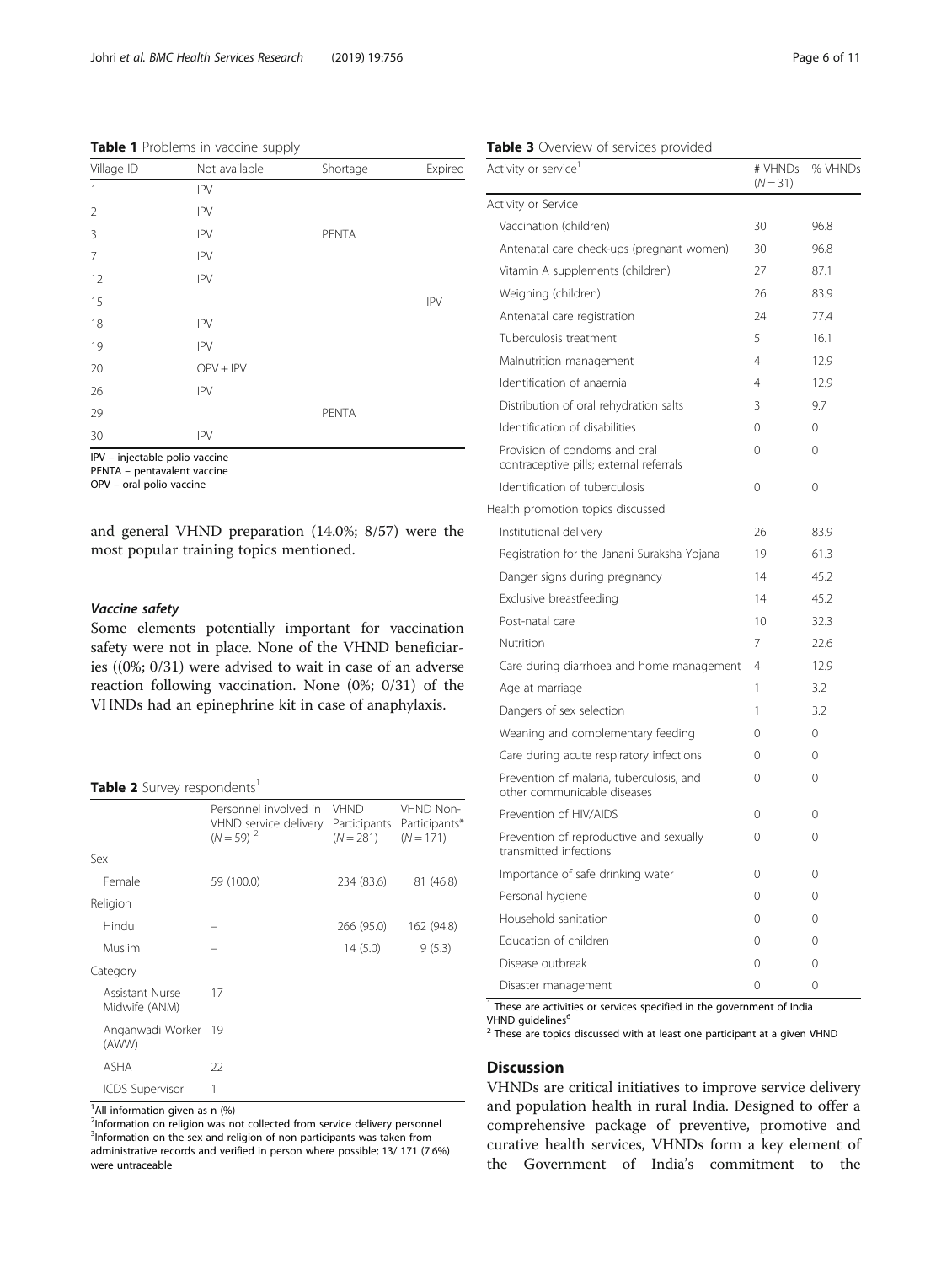<span id="page-6-0"></span>Table 4 Reasons for failure to participate in the VHND<sup>1</sup>

| # Households $(N = 158)$ | $\frac{0}{0}$ |
|--------------------------|---------------|
| 68                       | 43.0          |
| 31                       | 19.6          |
| 23                       | 14.6          |
| 16                       | 10.1          |
| 6                        | 3.8           |
| 4                        | 2.5           |
| 3                        | 1.9           |
| $\mathcal{P}$            | 1.3           |
| $\mathcal{P}$            | 1.3           |
| $\mathcal{P}$            | 1.3           |
|                          | 0.6           |
|                          |               |

<sup>1</sup> 13 of the 171 non-participants could not be traced

<sup>2</sup> Information provided by neighbours

advancement of all citizens, including those from marginalised and vulnerable communities [[1\]](#page-9-0). Our study provides a comprehensive snapshot of health services functioning to assess the fidelity of services provided through VHNDs as compared to government norms. Our findings underscore a substantial discrepancy between the stated aims of the VHND framework and their implementation in practice. Briefly put, the tremendous potential of VHNDs is only partially met as only a subset of services is currently provided with high fidelity.

In recent years, the Government of India has made considerable efforts to strengthen antenatal care and institutional delivery services for pregnant women through the JSY program, [[26\]](#page-9-0) and immunization for pregnant women and children through MI  $[5]$  $[5]$  and IMI  $[6]$  $[6]$ . These services are now being provided quite successfully through VHNDs in our study area. VHNDs were generally delivered as planned, although 11% of sessions were cancelled due to unavailability of the ANM. Vaccination for children and antenatal care services for pregnant women were available in 97% of VHNDs. Although almost half of the VHNDs observed in our study were affected by vaccination shortages, virtually all (85%) of the incidents related to an unexpected global shortage of injectable polio vaccine [\[27,](#page-9-0) [28](#page-9-0)]. Vaccine supplies are generally adequate [[29](#page-9-0)]. Child weighing promoted by the ICDS program is also performed in over 80% of VHNDs. However, a range of other key evidence-based services for population health that fall under the responsibility of VHNDs (such as promotion of improvements in water, sanitation, and hygiene practices, nutritional counselling, prevention, recognition and management of key illnesses such as diarrhoea, pneumonia, and mosquito-borne diseases, and tobacco control efforts) are largely not provided. Health education and

promotion were particularly weak areas; the only topics discussed in a majority of VHNDs were institutional delivery and registration for the JSY program.

Several process evaluations of VHNDs in India have been conducted [[3,](#page-9-0) [9](#page-9-0)–[14](#page-9-0)], showing numerous points of convergence with our results: key messages surrounding vaccination were absent, presence of supervisors at VHNDs was low, and important services and materials were missing  $[9-11, 13, 14]$  $[9-11, 13, 14]$  $[9-11, 13, 14]$  $[9-11, 13, 14]$  $[9-11, 13, 14]$  $[9-11, 13, 14]$  $[9-11, 13, 14]$  $[9-11, 13, 14]$ . None of the other VHND evaluations take place in Uttar Pradesh, our study location. Moreover, only one other study documented the views of service providers and beneficiaries, [\[12\]](#page-9-0) and none has focussed on the perspective of non-participants. Capturing these under-studied points of view is essential to understanding potential gaps in programme performance. Moreover, the timing of our study in relation to major policy initiatives such as JSY and MI is particularly salient.

Our findings show that, in Hardoi district at this juncture, antenatal care and vaccination for pregnant women and children have largely come to define the VHND platform. The policy context has played a fundamental role in shaping the emergence of this constellation of core VHND services. Launched in 2005, the JSY programme implemented conditional cash transfers to encourage births in health facilities. The JSY programme has had a significant effect on increasing antenatal care and in-facility births, and in improving neonatal survival [\[26\]](#page-9-0). Catalysed by the launch of Mission Indradhanush in early 2015, vaccination services in Hardoi district have improved decisively in recent years, with full immunization coverage in children aged 12–23 months rising from 26.5% in 2007–2008 [[30\]](#page-9-0), to 39.1% in 2015–2016 prior to our study,  $[31]$  to an estimated 65.9% (95% CI: 62.0–69.8%) in 2018 at the end of the IMI strategy [[8](#page-9-0), [32\]](#page-9-0). These unprecedented gains are the fruit of intensive structured investments in the building blocks of effective immunisation systems, such as strategic and operational planning, information systems, community support and demand generation, and vaccine supply and cold-chain management [\[8,](#page-9-0) [29,](#page-9-0) [33\]](#page-10-0). Extensive efforts have been made to ensure the quality of vaccination delivery by frontline workers, including training, supervision, rigorous external monitoring, and pay-for-performance incentives [\[5,](#page-9-0) [6](#page-9-0), [8](#page-9-0)]. Gaps in the immunisation system remain, including three highlighted by our study.

1. Vaccine safety. At the time that this fidelity assessment was conducted, the GoI VHND guidelines did not require that an epinephrine kit be present at the VHND. Instead, each VHND is paired with a primary health centre that could provide emergency care. This is not an appropriate solution because, in this locale, distances are such that a child with anaphylactic shock would not reach the health centre in time to prevent death or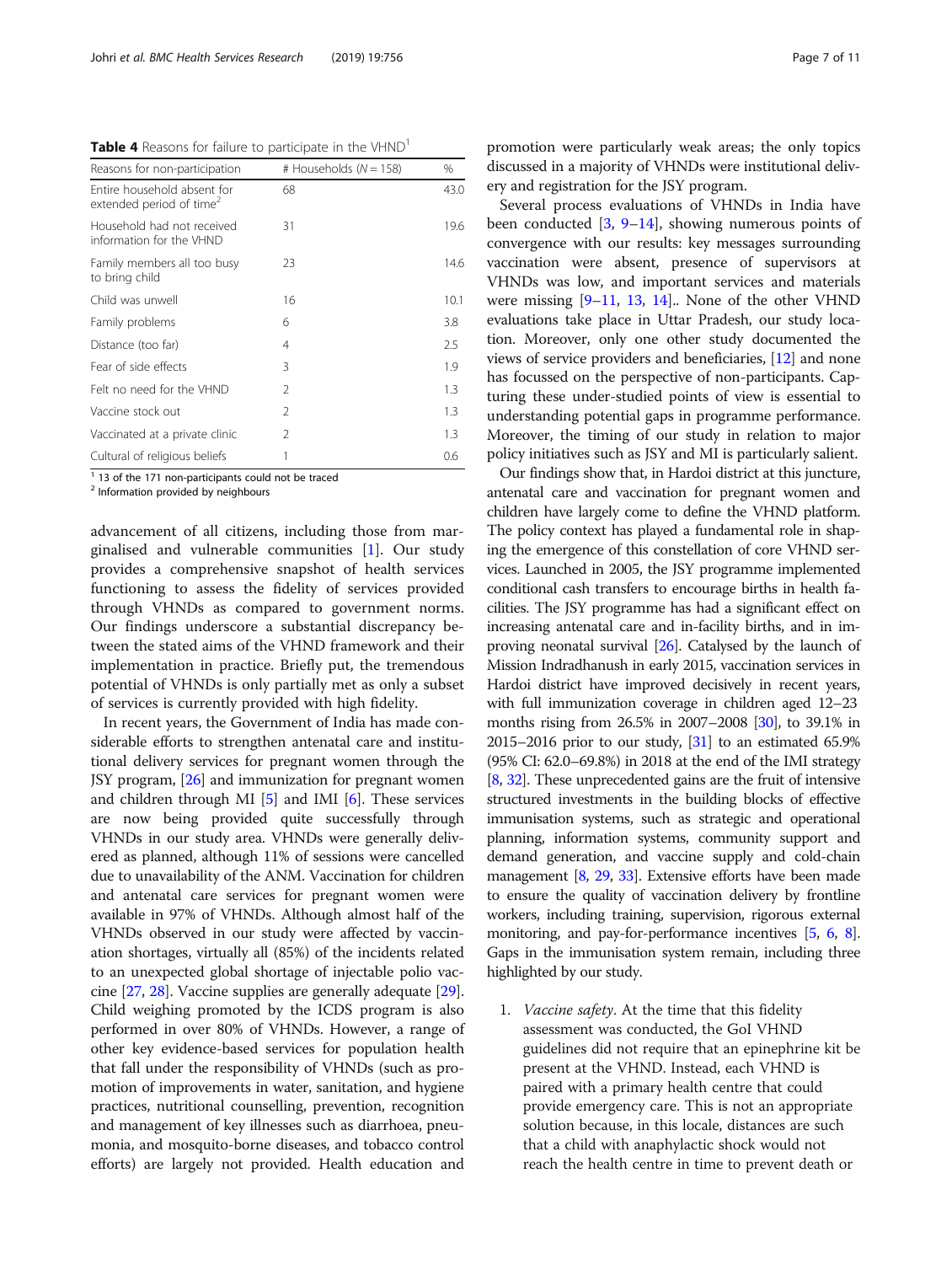severe disability. Second, communication concerning vaccination and especially vaccine safety were found to be absent or weak. The Government of India has recently revised guidelines for vaccine safety.

- 2. Beneficiary identification and tracking. We found that administrative due lists were highly inaccurate. In this resource-poor area, out-migration by families in search of employment is common and administrative due lists were substantially inflated, with almost half of those listed as non-participants (47%; 81/171) untraceable or non-resident. We also found two instances of families with children in the age range for primary vaccination who were not on the due list and inquired about the reasons. The families perceived that they were excluded due to differences with the ASHA workers. The ASHAs were reluctant to include families on the due list perceived as likely to be noncompliant. Systematic improvements to beneficiary tracking including door-to-door headcounts were prioritised as a part of IMI [\[6](#page-9-0), [8](#page-9-0)].
- 3. Missed opportunities for vaccination. Among the non-participants interviewed, five reasons accounted for 91% of absenteeism: the entire household was absent for an extended period; the household had not received information about VHNDs; family members were too busy to bring the child; the child was unwell; and family problems. Future interventions should address these missed opportunities for vaccination by tailored approaches such as improving logistics, coordination, and information so that families temporarily away from their homes do not miss antenatal care services or a vaccine dose, striving to increase awareness among families about the need for timely vaccination so as to ensure that it is a health priority, and informing parents about vaccination being safe during a minor illness [[34](#page-10-0)].

Our study has several strengths. This evaluation was supported by the state and district governments who ensured collaboration from those involved in service delivery. The survey was designed based on an established process evaluation framework and included information from VHND providers, participants, and non-participants. It used quantitative methods to measure key process variables to provide a comprehensive portrait of current VHND functioning [\[35\]](#page-10-0). Questionnaires were pre-tested and revised prior to being fielded by experienced survey teams.

Our study also had limitations. (1) We did not use qualitative research methods. We decided to focus on quantitative methods for several reasons: (i) The aims and methods of process evaluation must be tailored to the key evaluation questions held by intervention stakeholders [\[35](#page-10-0)]. For this study, the key stakeholders were government officials at district, state, and central levels responsible for the delivery of health services. Quantitative methods are generally used to shed insight into "what is delivered" and to test pre-hypothesised mechanisms of impact and contextual moderators, while qualitative methods are useful to capture unanticipated or adaptive changes in implementation, experiences of the intervention, and to yield insights into how and why interventions were delivered as they were [\[35](#page-10-0)]. VHNDs are a universal programme and the policy priority of the Government of India at a time of rapid transition was to gain insights into overall performance; (ii) In-depth interviews with frontline workers would have been desirable, but infeasible at this programme juncture. MI and IMI operated in mission mode to achieve time-bound objectives. ANMs and ASHAs were under extremely high pressure from supervisors to achieve performance targets and frequently assessed by external monitors conducting random checks. Under the circumstances, we did not believe that they would feel comfortable to provide honest answers. Moreover, transitions are by nature difficult and government staff at all levels were working with great dedication to achieve mission aims. We felt that it was inappropriate as external evaluators to question employees about working conditions at this juncture and that attempting to do so would jeopardise working relationships; (iii) at the beneficiary level, we anticipated that the number of non-participants would be large. As responses from VHND non-participants have not been previously studied, we wanted to present a comprehensive portrait using standard questions to assess reasons for missed vaccinations. In sum, we believe that the quantitative approach taken by our study was responsive to the key questions and concerns of evaluation stakeholders and that we were able to provide novel, credible and actionable findings related to implementation fidelity (what is actually delivered versus what is normed). Qualitative research offering an in-depth exploration of health worker and target beneficiary perspectives is an important area for future work. (2) We were unable to survey one VHND due to logistical constraints. (3) We observed the presence or absence of equipment but did not examine its quality. For example, we did not have a formal procedure to test weighing scales but observed that scales were often not working or highly inaccurate. (4) We attempted to verify the completeness of administrative due lists but our approach was limited as, in each village, our search was conducted on a single day and we did not perform a complete door-to-door census. Our results could underestimate the true magnitude of under-registration. (5) We attempted to trace all VHND non-participants but beneficiary lists exist only for antenatal care and vaccination; we have no information on reasons for non-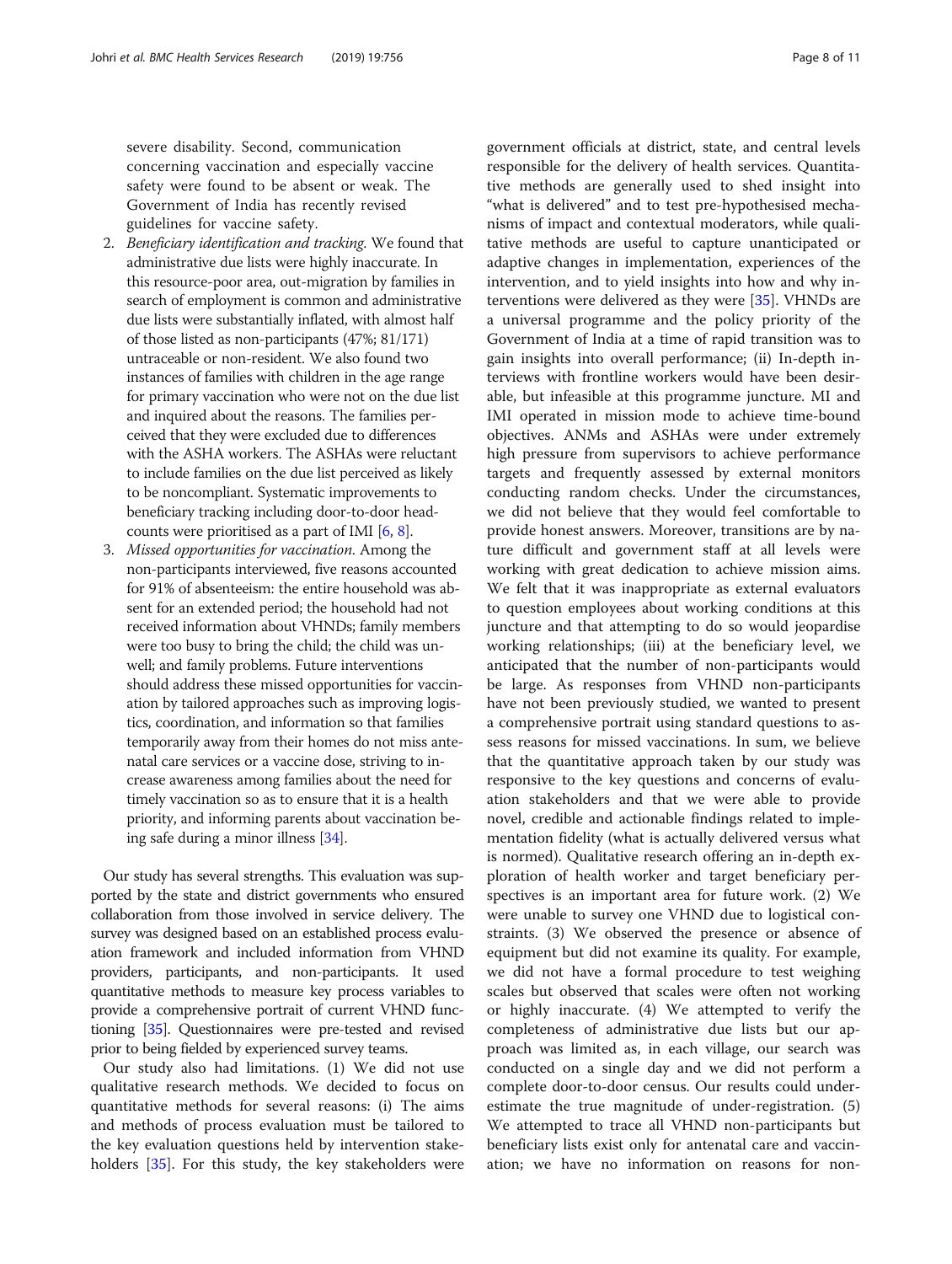participation for other services (which are largely not offered). Together, points 3, 4 and 5 suggest that our portrait of VHND functioning is likely to be optimistic. (6) Our results may be helpful in understanding the experiences of high-focus geographies for the JSY, MI and IMI programmes; whether results are generalizable beyond our study district is unknown.

# Conclusions

In this low-performing district of Uttar Pradesh, VHNDs have undergone a rapid transformation. Previously weak health services have been reinforced and a set of highpriority services related to antenatal care and immunization is now delivered with good fidelity. This is at once a tremendous achievement and a dilemma. These successes have been achieved by simplifying the VHND model to focus on a core subset of biomedical services whose delivery is readily measured and monitored, aligned with existing health worker skill levels, incentivised by pay-for-performance mechanisms, and closely tied to quantifiable health outcomes such as maternal, neonatal, and child survival.

The Sustainable Development Goals framework as translated by the Global Strategy for Women's, Children's and Adolescents' Health (2016–2030) calls for a paradigm shift towards a holistic agenda encompassing three objectives: "Survive" (end preventable deaths), "Thrive" (ensure health and well-being) and "Transform" (expand enabling environments) [[2](#page-9-0), [36\]](#page-10-0). As designed, VHNDs are aligned with these goals. The VHND service package stipulated by the Government of India includes a wide range of evidence-based health interventions considered essential for health promotion, maintenance, and disease prevention, and not widely accessible from any other source [\[1](#page-9-0)]. However, as our study highlights, it has been difficult in practice to offer many of these services, which are often by their nature more challenging to deliver, less easily monitored, and operate through complex behavioural pathways only loosely tied to quantifiable health outcomes.

The dilemma facing policymakers is that the same approaches that have contributed to improved delivery of high-priority services cannot easily be extended to currently underprovided VHND services within the current health system organization. For example, responsibility for basic health education and promotion rests with the ASHA worker, but she receives little training for these tasks, no salary, and is paid only through incentives related to antenatal care, institutional delivery, and child vaccination activities. Performance-based incentives for health workers may result in neglect of non-incentivised tasks, [\[37](#page-10-0)] but only tasks that can be easily monitored can be linked to pay-for-performance incentives.

VHNDs were designed as an essential health package offering a guaranteed minimum to rural residents. While

the original design may have been aspirational, the policy choices that have led to a narrowing of focus echo larger global debates. Since the 1978 WHO Alma Ata Declaration on Primary Health Care, the merits of comprehensive versus selective primary healthcare approaches have been hotly contested [[38\]](#page-10-0). Proponents of the selective approach emphasise the importance of focussing evidencebased, low-cost solutions (such as antenatal care, institutional delivery, and immunisation) on high-priority problems (such as maternal and child mortality) to achieve interim gains [\[38\]](#page-10-0). Proponents of the comprehensive approach view health as a human right and highlight the responsibilities of governments to address the root causes of ill health, including social and structural determinants, to permit sustainable progress [\[38\]](#page-10-0). Inspired by the SDG vision to leave no one behind, the 2018 Astana Declaration on Primary Health Care renews a commitment to meeting all people's health needs across the life course through comprehensive preventive, promotive, curative, rehabilitative services and palliative care [[39\]](#page-10-0). In order for these goals to become reality, a strategic roadmap tailored to country health and development contexts that unites a holistic vision of health with a sound methodology and awareness of financial constraints, is required [\[38\]](#page-10-0). For India and other developing countries, the challenge of how to deliver the expanded and more complex range of services required to support holistic SDG health goals is a critical one.

#### Abbreviations

ANM: Assistant Nurse Midwives; ASHA: Accredited Social Health Activist; AWW: Anganwadi Workers; Gol: Government of India; ICDS: Integrated Child Development Services; IMI: Intensified Mission Indradhanush; JSY: Janani Suraksha Yojana; MI: Mission Indradhanush; SDG: Sustainable Development Goals; UP: Uttar Pradesh; VHND: Village Health and Nutrition Days

#### Acknowledgements

We thank the following officials for their invaluable support, without which this work could not have been completed: Dr. Arun Chaturvedi (State Expanded Program on Immunization Officer (SEPIO), Uttar Pradesh), Dr. Vishnu Vasne (former District Magistrate, Hardoi), Dr. Pulkit Khare (District Magistrate, Hardoi), Dr. Pradumya Nath Chaturvedi, (Chief Medical Officer, Hardoi), Dr. Ashwini Kumar (former Additional Chief Medical Officer, Hardoi), Dr. Parmila Niranjan (Deputy Chief Medical Officer, Hardoi), Dr. Vijay Singh (District Immunization Officer, Hardoi), Mr. Prakash Chaurasia, former Development Program Officer, Hardoi), Ms. Manju Lata Verma, (Development Program Officer, Hardoi). We also thank Dr. Bhupendra Tripathi (Program Officer, Vaccine and Immunizations at the India Country Office, Bill & Melinda Gates Foundation), Dr. Deepak Polpakara, Immunization Technical Support Unit, Ministry of Health and Family Welfare, Government of India, Ms. Myriam Cielo Perez Osorio, Université de Montréal, Dr. Marjolein van Offenbeek, University of Groningen, Mr. Ajit Solanki, Chief Executive Officer of Jagriti Foundation, the front-line workers and members of the general public who participated in this survey, and our field team members for their dedication and commitment.

#### Authors' contributions

MJ conceived the study. CAR contributed to questionnaire design and AKM to interview methods. LR and DC performed the data analysis. MJ drafted the manuscript in collaboration with LR and EN, and all authors contributed to interpretation of results, and the critical revision and final approval of the manuscript. All authors had full access to all of the data (including statistical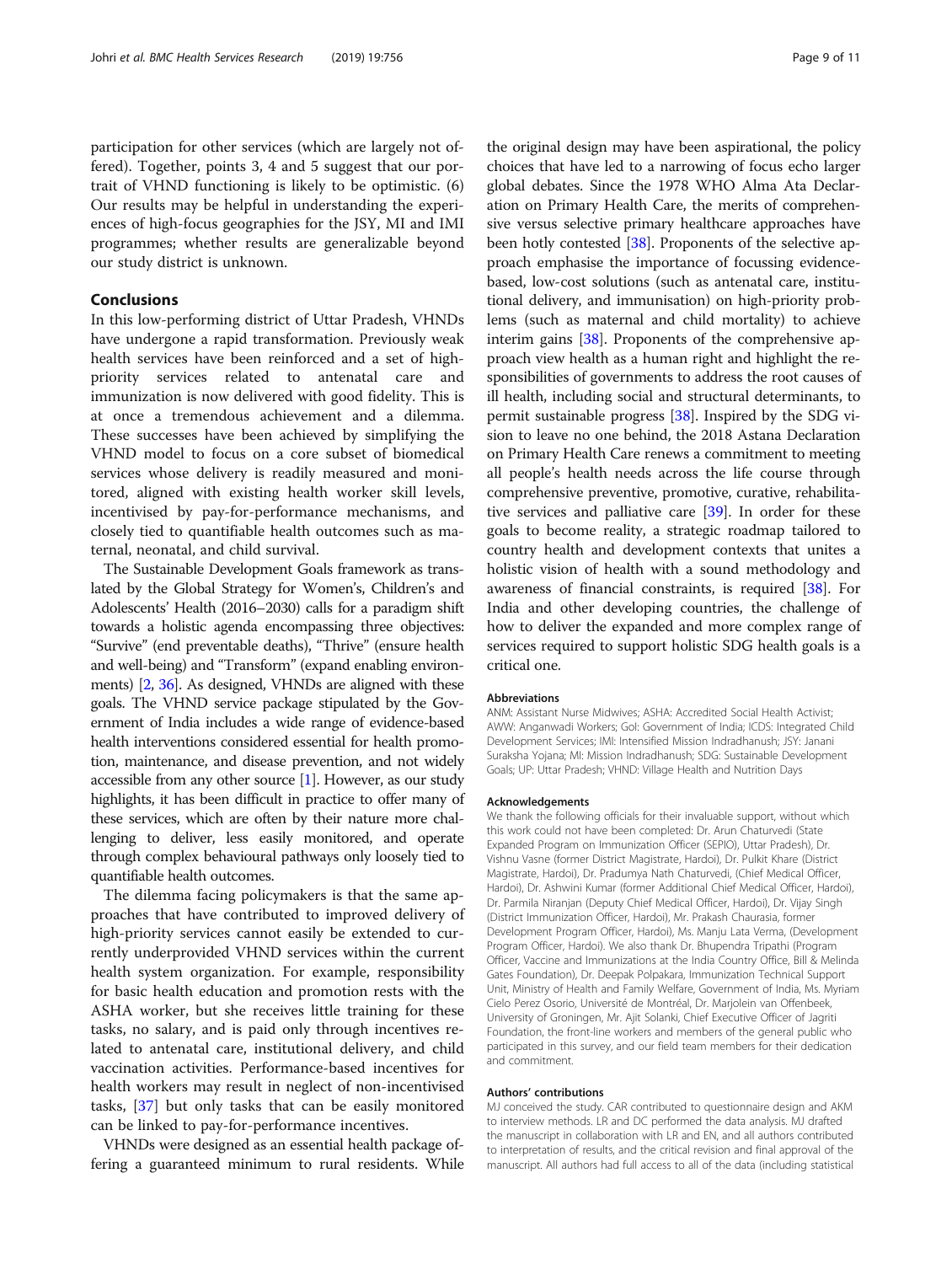#### <span id="page-9-0"></span>Funding

IC-IMPACTS (the India-Canada Centre for Innovative Multidisciplinary Partnerships to Accelerate Community Transformation and Sustainability), a Canadian Network Centres of Excellence funded this study. The study sponsor played no role in study design, in the collection, analysis and interpretation of data, in the writing of the report, or the decision to submit the paper for publication. The corresponding author had full access to all the data in the study and assumes final responsibility for the decision to submit for publication.

#### Availability of data and materials

All data from this study are available from the corresponding author. The Hindi version of the questionnaire is available from the corresponding author upon reasonable request.

#### Ethics approval and consent to participate

This health services assessment was exempted from research ethics review by the Research Ethics Committee of the University of Montreal Hospital (CHUM) based on article 2.5 of Canada's Tri-Council Policy Statement, [\[40\]](#page-10-0) and also by the Indian Institute of Health Management Research. Front-line health workers were directed to participate by their superior officers. Members of the general public gave verbal consent to participate in interviews. The decision to request verbal rather than written consent was based on the judgment that the research presented no more than minimal risk of harm to subjects and involved no procedures for which written consent is normally required outside of the research context. For example, similar assessments of immunisation services administered by the Indian government do not seek written consent of participants. Field staff worked in pairs; the study purpose was explained by one surveyor and the participant's decision to provide verbal consent was recorded on the study form by the other surveyor.

#### Consent for publication

Not applicable.

#### Competing interests

The authors declare that they have no competing interests.

#### Author details

<sup>1</sup>University of Montreal Hospital Research Centre (CRCHUM), Tour Saint-Antoine, Porte S03-910, 850, rue St-Denis, Montréal, (Québec) H2X 0A9, Canada. <sup>2</sup>Department of Health Management, Evaluation and Policy, School of Public Health, University of Montreal, Montréal, Québec, Canada. <sup>3</sup>Department of Social and Preventive Medicine, School of Public Health, University of Montreal, Montréal, Québec, Canada. <sup>4</sup>Independent Consultant, New Delhi, India. <sup>5</sup>Faculty of Arts and Sciences, University of Montreal, Montréal, Québec, Canada. <sup>6</sup>Indian Institute of Health Management Research University, Jaipur, India.

## Received: 21 February 2019 Accepted: 10 October 2019 Published online: 26 October 2019

#### References

- 1. Ministry of Health and Family Welfare Government of India: Monthly Village Health Nutrition Day: Guidelines for AWWs/ ASHAs/ ANMs/ PRIs. In.; 2007.
- 2. Sustainable Development Goals: 17 Goals to Transform our World [[http://](http://www.un.org/sustainabledevelopment/hunger/) [www.un.org/sustainabledevelopment/hunger/](http://www.un.org/sustainabledevelopment/hunger/)].
- 3. Abhishek Chandra YMR. Implementation of village health and nutrition day (VHND): learning from experiences of Unakoti District. IJBIT. 2015;8(1):4–6.
- 4. NRHM Componnets : Reproductive & Child Health : JSY [\[http://nhm.gov.in/](http://nhm.gov.in/nrhmcomponnets/reproductive-child-health/jsy.html) [nrhmcomponnets/reproductive-child-health/jsy.html](http://nhm.gov.in/nrhmcomponnets/reproductive-child-health/jsy.html)].
- 5. Ministry of Health and Family Welfare Government of India: Mission Indradhanush - Operational Guidelines. In. New Delhi; 2015: 54.
- 6. Ministry of Health and Family Welfare Government of India: Intensified Mission Indradhanush - Operational Guidelines. In. New Delhi; 2017: 114.
- 7. Office of the Registrar General and Census Commissioner: India : Census 2011. In. New Delhi: Government of India, Ministry of Home Affairs. ; 2014.
- 8. Gurnani V, Haldar P, Aggarwal MK, Das MK, Chauhan A, Murray J, Arora NK, Jhalani M, Sudan P. Improving vaccination coverage in India: lessons from intensified Mission Indradhanush, a cross-sectoral systems strengthening strategy. BMJ. 2018;363:k4782.
- 9. Vartika Saxena PK, Kumari R, Nath B, Pal R. Availability of village health and nutrition day services in Uttarakhand, India. J Family Med Prim Care. 2016; 4(2):251–6.
- 10. Kedar G. Mehta CMP, Dipak M Solanki. Process evaluation of maternal health service at outreach sites during health and nutrition day (Mamta day) in urban slums of Western India. Int J Comm Med Public Health 2016, 3(4):881–885.
- 11. Ajay Parmar NP, Chandresh Pandya, V S Mazumdar: Process evaluation of routine immunization (RI) and growth monitoring services during Mamta day (Village Health and Nutrition Day) in Sinor Block of Vadodara District, Gujarat, India. Nat J Comm Med 2014, 5(4).
- 12. Sandeep K, Panigrahi BM, Mishra K. Awareness, perception and practice of stakeholders in India regarding village health and nutrition day. J Family Med Prim Care. 2015;4(2):244–50.
- 13. Ilesh Kotecha MPS. Process evaluation of health and nutrition day (Mamta day) in urban slum areas of Bhavnagar municipal corporation. NJIRM. 2012;  $3(1):111-4$
- 14. Suraj A, Khandhedia RDN, Kadri AM. Quality assessment of immunization Services at Village Health and Nutrition day (VHND) in the rural areas of Rajkot district, Gujarat, India. Int J Interdisciplinary Multidisciplinary Stud. 2015;2(10):15–9.
- 15. Linnan L. In: Steckler A, editor. process evaluation for public health interventions and research. San Francisco, CA: Jossey-Bass; 2002.
- 16. Carroll C, Patterson M, Wood S, Booth A, Rick J, Balain S. A conceptual framework for implementation fidelity. Implement Sci. 2007;2:40.
- 17. Office of the Registrar General and Census Commissioner: Provisional Population Tables : UttarPradesh : Census 2011. In. New Delhi: Government of India, Ministry of Home Affairs. ; 2012.
- 18. International Institute for Population Sciences (IIPS) and ICF: National Family Health Survey (NFHS-4), India, 2015–16: Uttar Pradesh. In. Mumbai: IIPS; 2017.
- 19. Office of the Registrar General and Census Commissioner (India): Annual Health Survey : 2012–13 Fact Sheet: Uttar Pradesh. In. New Delhi: Government of India, Ministry of Home Affairs.
- 20. Ram U, Jha P, Ram F, Kumar K, Awasthi S, Shet A, Pader J, Nansukusa S, Kumar R. Neonatal, 1–59 month, and under-5 mortality in 597 Indian districts, 2001 to 2012: estimates from national demographic and mortality surveys. Lancet Glob Health. 2013;1(4):e219–26.
- 21. Browner WS, Newman TB, Hulley SB: Chapter 6. Estimating sample size and power: applications and examples. In: Designing Clinical Research. 4th edn.: Lippincott Williams & Wilkins, Wolters Kluwer; 2013: 55–82.
- 22. Sample Size Calculators [<http://www.sample-size.net/>].
- 23. Office of the Registrar General and Census Commissioner: Hardoi PCA CDB 0924-F: C.D. Block Wise Primary Census Abstract Data(PCA) - UTTAR PRADESH : India : Census 2011. In. New Delhi: Government of India, Ministry of Home Affairs. ; 2014.
- 24. Hasson H. Systematic evaluation of implementation fidelity of complex interventions in health and social care. Implement Sci. 2010;5:67.
- 25. DACIMA Software: Cliniforms. In.; 2016.
- 26. Lim SS, Dandona L, Hoisington JA, James SL, Hogan MC, Gakidou E. India's Janani Suraksha Yojana, a conditional cash transfer programme to increase births in health facilities: an impact evaluation. Lancet. 375(9730):2009–23.
- 27. UNICEF Supply Division: Inactivated Polio Vaccine: Supply Update. In.; 2016: 9.
- 28. Zipursky S, Patel M, Farrell M, Gonzalez AR, Kachra T, Folly Y, Kurji F, Veira CL, Wootton E, Hampton LM. Lessons Learned From Managing the Planning and Implementation of Inactivated Polio Vaccine Introduction in Support of the Polio Endgame. J Infect Dis. 2017;216(suppl\_1):S15–23.
- 29. Ministry of Health and Family Welfare Government of India: Techno-Economic Assessment of Electronic Vaccine Intelligence Network. In. New Delhi; 2018: 120.
- 30. International Institute for Population Sciences (IIPS): District Level Household and Facility Survey (DLHS-3), 2007–08: India.Uttar Pradesh. In. Mumbai: IIPS; 2010.
- 31. International Institute for Population Sciences (IIPS): National Family Health Survey (NFHS-4), 2015–16: India. In. Mumbai: IIPS; 2017.
- 32. Government of India Ministry of Health and Family Welfare: Coverage Evaluation Survey - Intensified Mission Indradhanush. In. New Delhi; 2018.